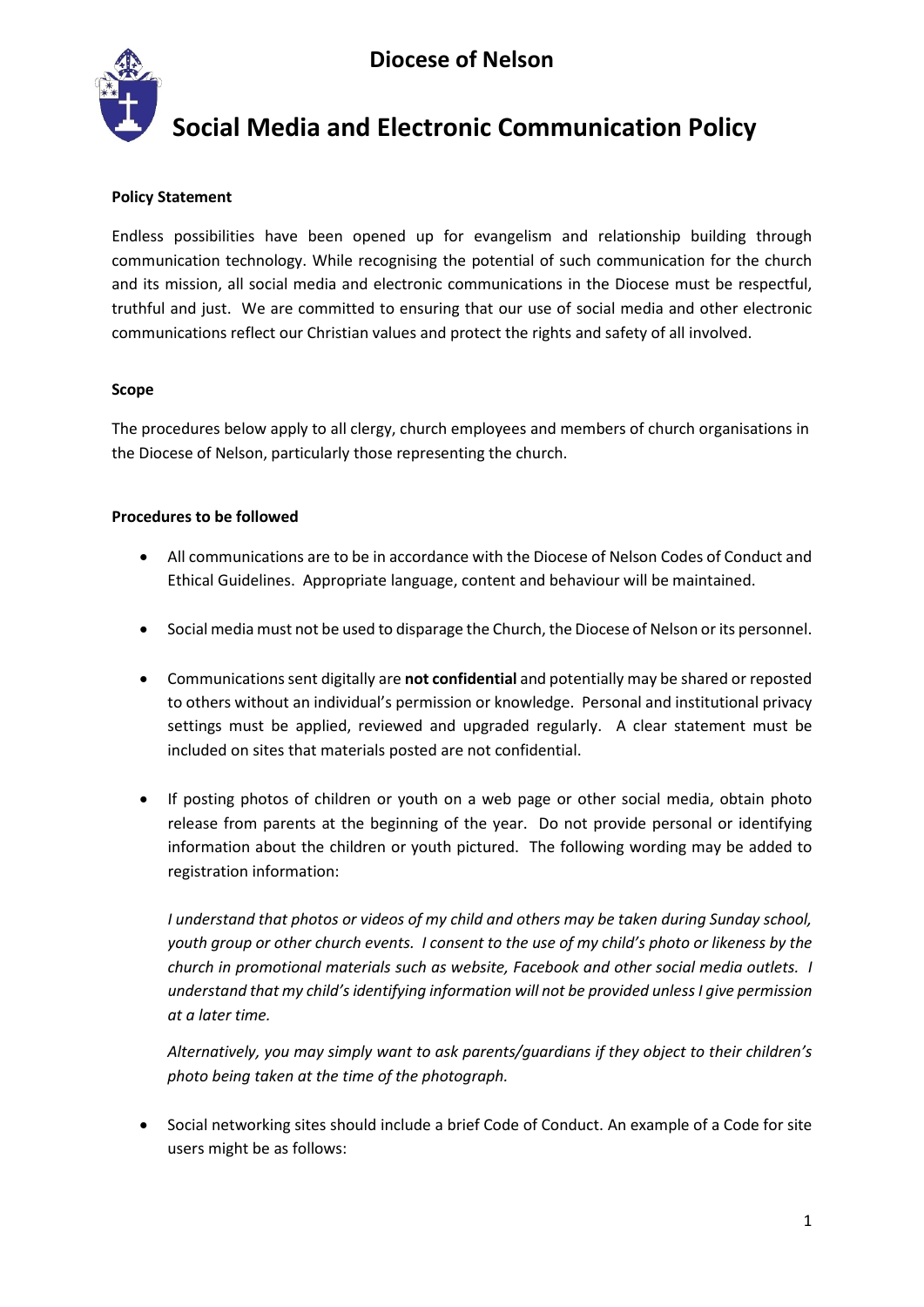*All posts and comments should reflect Christian charity and respect for the truth. They should be on topic and presume the good will of other posters. Discussion should take place primarily from a faith perspective. No ads please.*

- Adult administrators may remove posts or photo tags they deem inappropriate and may block someone who repeatedly writes inappropriate posts.
- Appropriate boundaries should always be observed, particularly when relating to young people. In the same way that we set boundaries for the safety and protection of children and adults in our diocesan policies, we need to recognise safe boundaries in our use of social media and be aware of the ways it can be misused. Laws concerning reporting of suspected child abuse or exploitation of children, youth, elders and vulnerable adults apply in the virtual world as they do in the physical world.
- In particular, those interacting online or by text, especially with youth, must:
	- o **Consider whether to 'friend' youth** or keep their social media profiles private. If possible, youth ministry interactions should be encouraged through a public page or group that is visible to parents and maintains strong filters for posts. If a leader chooses to friend youth from their youth ministry, they must ensure their posts / pics and comments are always in line with their ministry values and understand that there is no separation between public and private ministry life. This means never posting anything objectionable or offensive and ensuring the language and humour used is encouraging at all times.
	- o **Ensure strong boundaries around messaging**. Only message/text youth in working hours or early evening if necessary for ministry related matters and be aware that any private correspondence with a young person can be viewed by your supervisor at request for accountability. For this reason any private pastoral matters arising through social media/text should be addressed in a face to face meeting with the young person/s or via a phone call. Youth leaders should not field pastoral messages from youth of the opposite gender and must have a plan/people in place for this scenario.
	- o **Monitor frequency of contact.** Text messages should be used for reminders, notices and responding to urgent pastoral care requests, but not conversational threads unrelated to youth ministry. Calling the youth or their parents to chat through what is needed is always preferred. If sending bulk texts with notices, be sensitive to how often these are sent out and refrain from spamming people. Again, all posts and texts should be made in working hours unless you are contacted for an urgent pastoral request.
	- o **Communicate with parents.** Any information shared with youth online should also be available to parents – especially notices and events. Parents should also be made aware of requests for pastoral contact and informed of when and where this will take place (especially for youth in school years 7-10). Such contact should always be in a public setting or the young person's home with others present. Confidentiality can be kept concerning the subject matter of a pastoral visit unless it relates to a crime or at risk situation, in which case the youth leader must inform their supervisor.
	- o **Correspond wisely.** Email is a useful way to share information in a concise manner but it can be an unhelpful medium for emotionally sensitive matters. Tone of voice, emotion and intention behind emails can be easily misinterpreted by the recipient. Always check an email's tone and intention before sending and refrain from writing emails in